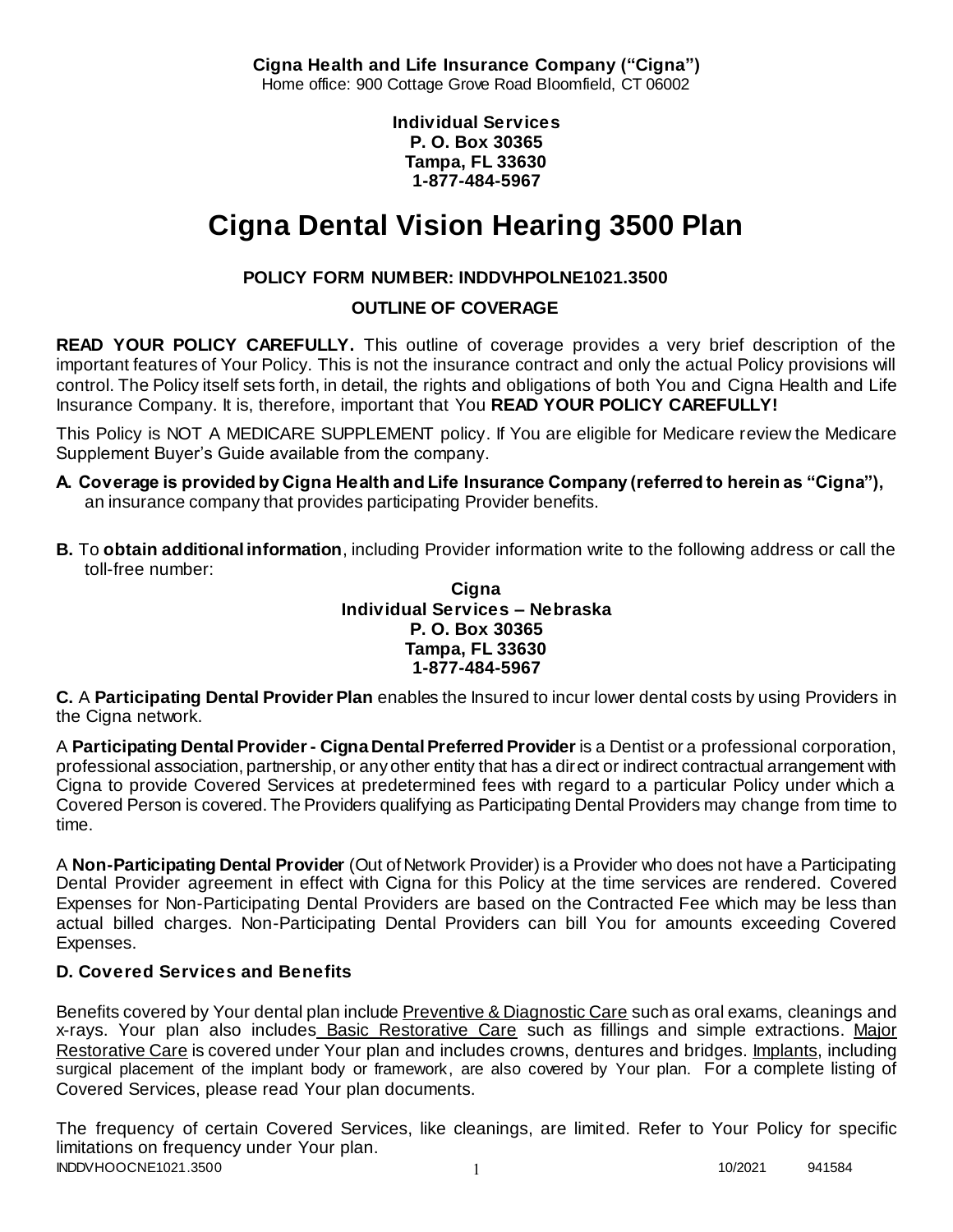### **Benefit Schedule**

The benefits outlined in the table below show the payment percentages for Covered Expenses **AFTER** any applicable Deductibles have been satisfied unless otherwise stated.

# **CIGNA DENTAL, VISION, AND HEARING INSURANCE** *The Schedule*

#### **For You and Your Dependents**

#### **The Schedule – Dental Benefits**

If You select a Participating Dental Provider, Your cost will be less than if You select a Non-Participating Dental Provider.

#### **Emergency Services**

The Benefit Percentage payable for Emergency Services charges made by a Non-Participating Dental Provider is the same Benefit Percentage as for Participating Dental Provider Charges. Dental Emergency services are required immediately to either alleviate pain or to treat the sudden onset of an acute dental condition. These are usually minor procedures performed in response to serious symptoms, which temporarily relieve significant pain, but do not effect a definitive cure, and which, if not rendered, will likely result in a more serious dental or medical complication.

#### **Dental Deductibles**

Dental Deductibles are expenses to be paid by You or Your Dependent. Dental Deductibles are in addition to any Coinsurance. Once the Dental Deductible maximum in The Schedule has been reached You and Your family need not satisfy any further dental deductible for the rest of that year.

#### **Participating Dental Provider Payment**

Participating Dental Provider services are paid based on the Contracted Fee agreed upon by the Provider and Cigna.

#### **Non-Participating Dental Provider Payment**

Non-Participating Dental Provider services are paid based on the Contracted Fee.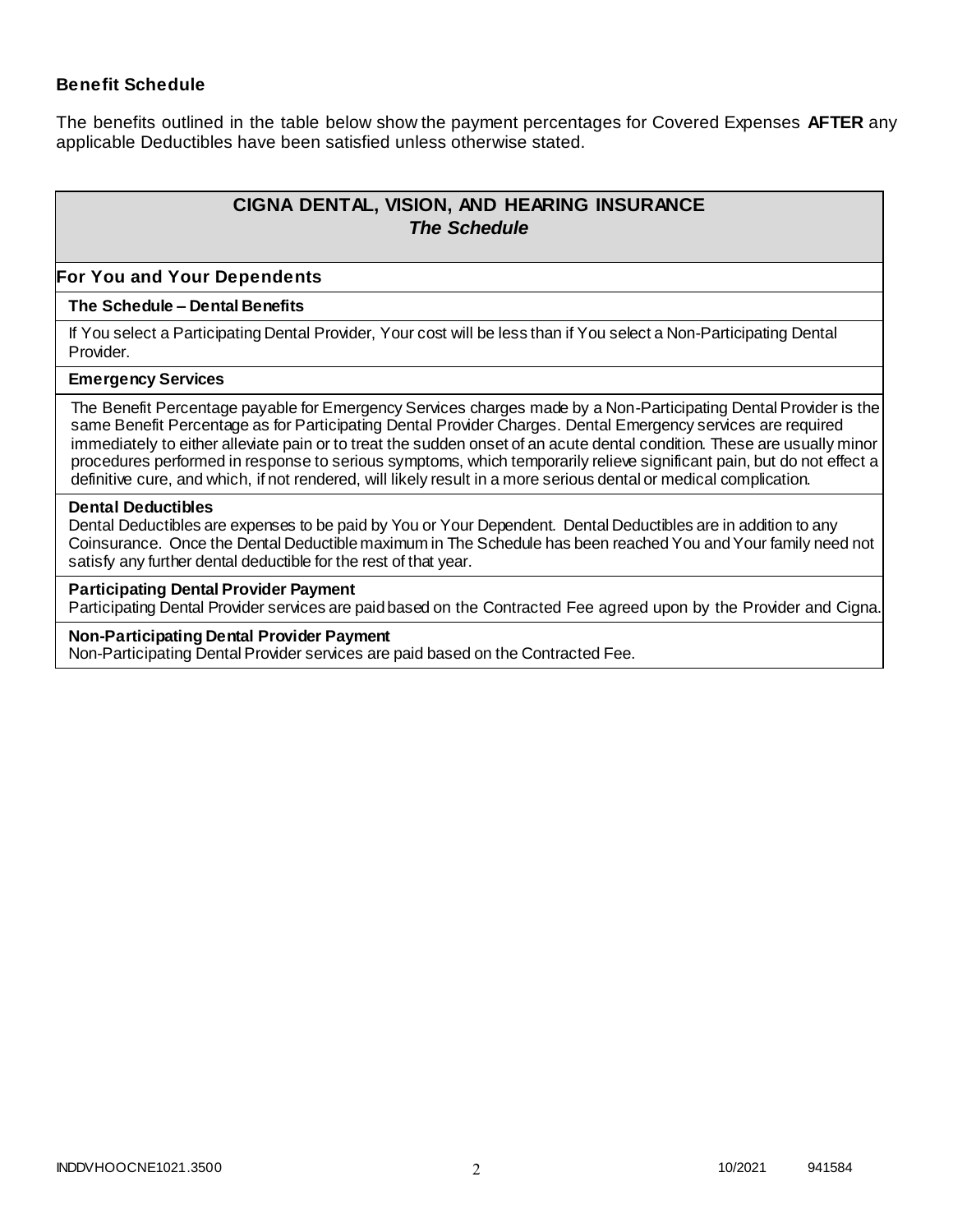| DENTAL BENEFIT HIGHLIGHTS                                                                                                                                                                                                                                                 |                                                  |
|---------------------------------------------------------------------------------------------------------------------------------------------------------------------------------------------------------------------------------------------------------------------------|--------------------------------------------------|
| Classes I, II, III, IX<br><b>Calendar Year Maximum</b>                                                                                                                                                                                                                    | \$2,500 per person                               |
| <b>Class IX Lifetime Maximum</b>                                                                                                                                                                                                                                          | \$2,000 per person                               |
| <b>Calendar Year Dental Deductible</b>                                                                                                                                                                                                                                    |                                                  |
| Individual                                                                                                                                                                                                                                                                | \$100 per person                                 |
|                                                                                                                                                                                                                                                                           | Not Applicable to Class I                        |
| Class I                                                                                                                                                                                                                                                                   | The Percentage of Covered Expenses the Plan Pays |
| Preventive Care<br>Oral Exams<br><b>Routine Cleanings</b><br>Routine X-rays<br>Non-Routine X-rays<br><b>Fluoride Application</b><br><b>Sealants</b><br>Space Maintainers (non-orthodontic)<br>Emergency Care to Relieve Pain                                              | 100%                                             |
| <b>Class II</b>                                                                                                                                                                                                                                                           | The Percentage of Covered Expenses the Plan Pays |
| <b>Basic Restorative</b><br>Fillings<br>Surgical Extraction of Impacted Teeth<br>Oral Surgery, Simple Extractions<br>Relines, Rebases, and Adjustments<br>Repairs - Bridges, Crowns, and Inlays<br>Repairs - Dentures                                                     | 80% after dental deductible                      |
| <b>Class III</b>                                                                                                                                                                                                                                                          | The Percentage of Covered Expenses the Plan Pays |
| <b>Major Restorative</b><br>Crowns / Inlays / Onlays<br>Root Canal Therapy / Endodontics<br><b>Minor Periodontics</b><br><b>Major Periodontics</b><br>Oral Surgery, All Except Simple Extractions<br>Prosthesis Over Implant<br>Anesthetics<br>Dentures<br><b>Bridges</b> | 50% after dental deductible                      |
| <b>Class IX</b>                                                                                                                                                                                                                                                           | The Percentage of Covered Expenses the Plan Pays |
| Implants                                                                                                                                                                                                                                                                  | 50% after plan deductible                        |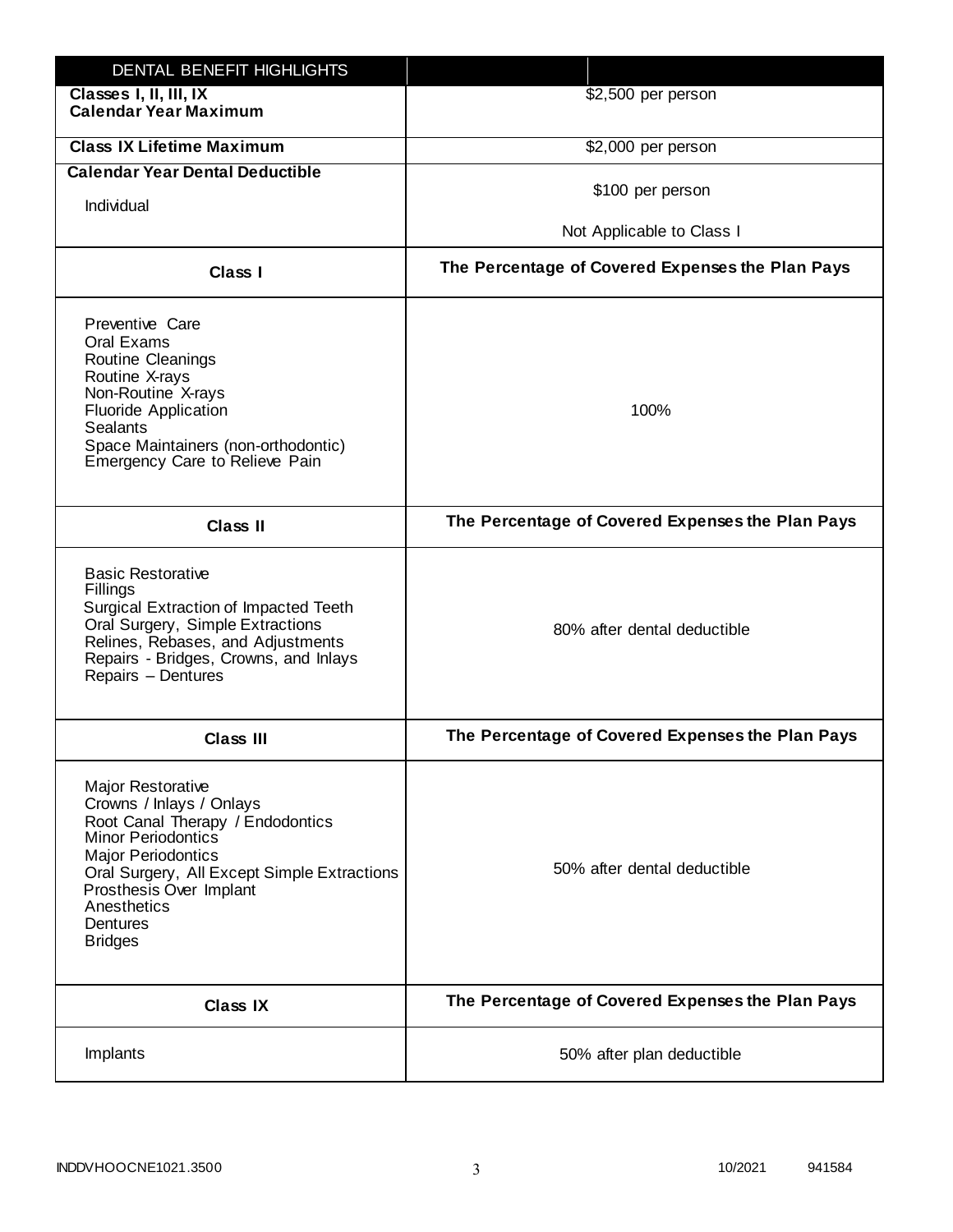| The Schedule - Vision Benefits                                                                  |                                                                                          |
|-------------------------------------------------------------------------------------------------|------------------------------------------------------------------------------------------|
| <b>VISION BENEFIT HIGHLIGHTS</b>                                                                |                                                                                          |
| Eye Examinations, including refraction                                                          | The plan pays 90% of expenses, not to exceed a \$100 calendar<br>year maximum per person |
| Materials (corrective eyeglasses or contact<br>lenses, including fittings and follow-up visits) | \$300 calendar year maximum per person                                                   |

| The Schedule - Hearing Benefits                             |                                        |
|-------------------------------------------------------------|----------------------------------------|
| HEARING BENEFIT HIGHLIGHTS                                  |                                        |
| <b>Hearing Examinations</b>                                 | \$50 calendar year maximum per person  |
| Materials (Hearing Aids, including fittings<br>and repairs) | \$700 calendar year maximum per person |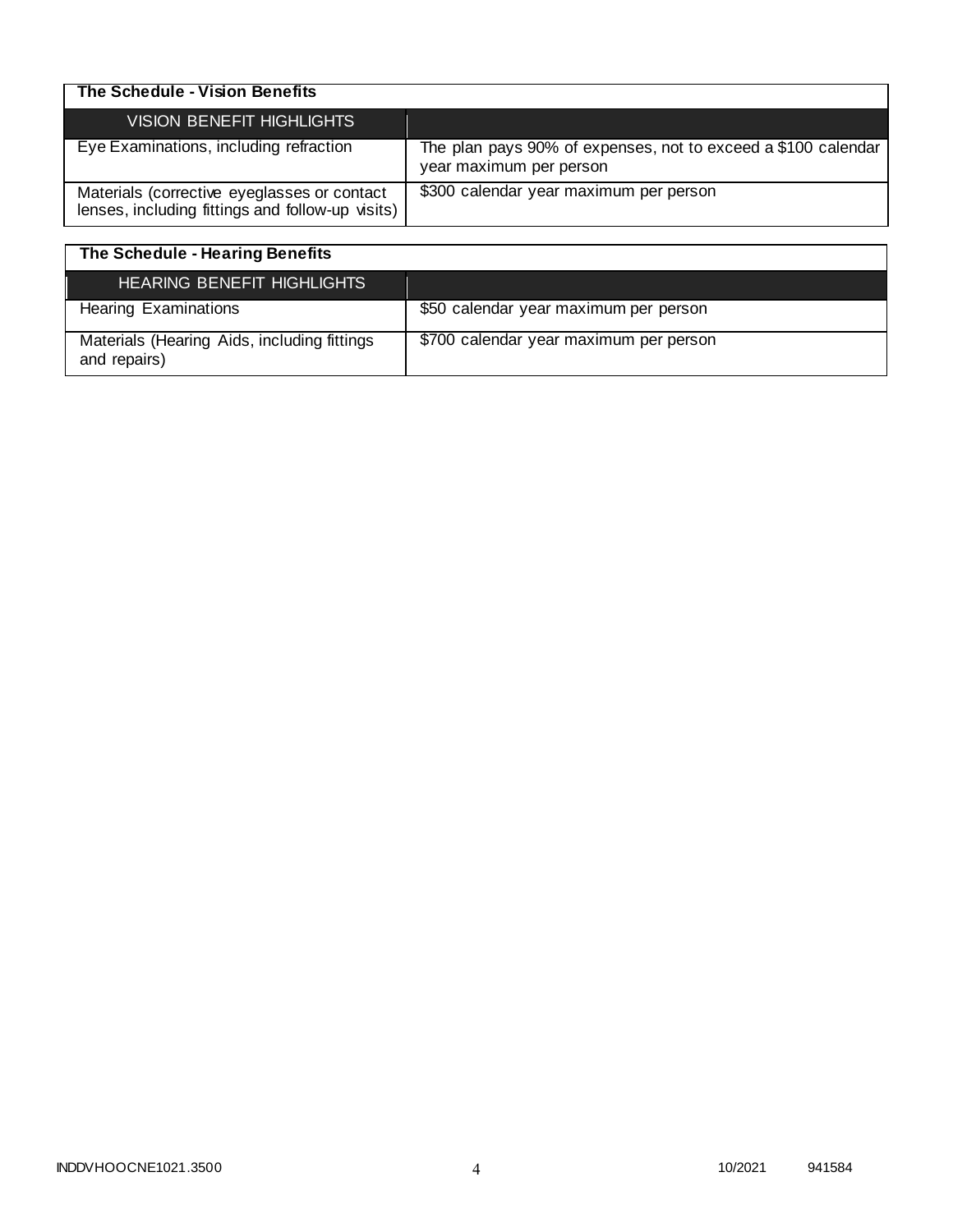# **Waiting Periods**

A Covered Person may access their dental, vision, and hearing benefit insurance once he or she has satisfied the following waiting periods:

- There is no waiting period for Class I or II dental benefits or for vision and hearing benefits.
- After 6 consecutive months of coverage dental benefits will increase to include the list of Class III procedures.
- After 12 consecutive months of coverage dental benefits will increase to include the list of Class IX procedures.

### **Missing Teeth Limitation**

There is no payment for replacement of teeth that are missing when a person first becomes insured. This payment limitation no longer applies after 24 months of continuous coverage.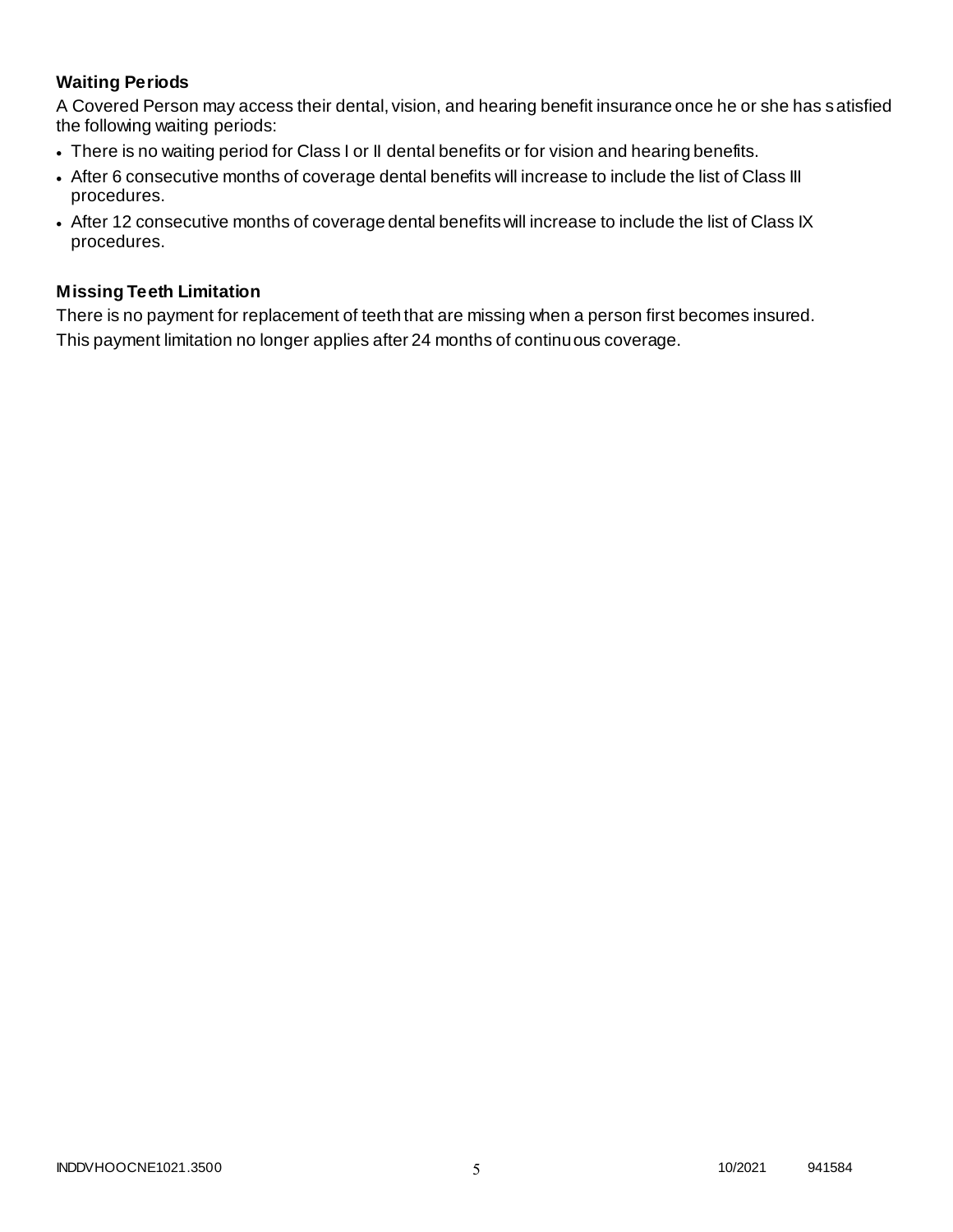# **E. Insured's Financial Responsibility**

The Insured is responsible for paying the monthly or quarterly premium on a timely basis. The Insured is also responsible to pay Providers for charges that are applied to the Deductibles, Coinsurance, and any amounts charged by Non-Participating Dental Providers in excess of the Contracted Fee. In addition, any charges for Medically Necessary and/or Dentally Necessary items that are excluded under the Policy are the responsibility of the Insured.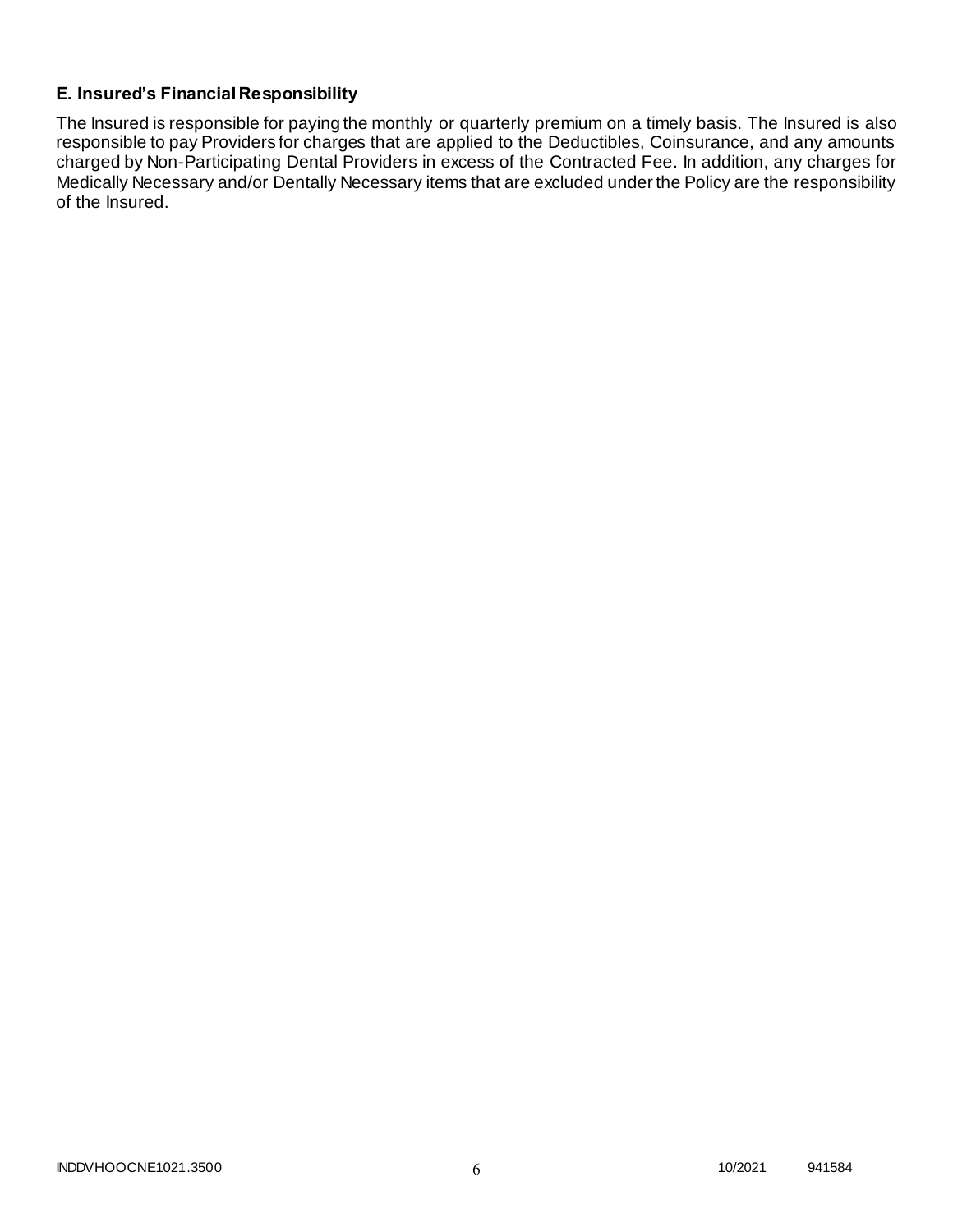# **F. Exclusions And Limitations: What Is Not Covered By This Policy**

# **Expenses Not Covered**

Covered Expenses will not include, and no payment will be made for:

- procedures which are not included in the list of Covered Dental Services, Covered Vision Services, or Covered Hearing Services;
- cone beam imaging;
- instruction for plaque control, oral hygiene and diet;
- core build-ups;
- veneers;
- precious or semi-precious metals for crowns, bridges and abutments;
- restoration of teeth which have been damaged by erosion, attrition or abrasion;
- bite registrations; precision or semi-precision attachments; or splinting;
- orthodontic treatment, except for the treatment of cleft lip and cleft palate;
- general anesthesia or intravenous sedation, when used for the purposes of anxiety control or patient management is not covered; may be considered only when medically or dentally necessary and when in conjunction with covered complex oral surgery; exclusion does not apply to Covered Persons who are under eight years of age or are developmentally disabled;
- athletic mouth guards;
- services performed solely for cosmetic reasons;
- personalization or decoration of any dental device or dental work;
- replacement of an appliance per benefit quidelines;
- services that are deemed to be medical in nature;
- services and supplies received from a hospital;
- prescription drugs;
- plano lenses;
- VDT (video display terminal)/computer eyeglass benefit;
- medical or surgical treatment of the eyes;
- any type of corrective vision surgery, including LASIK surgery, radial ketatonomy (RK), automated lamellar keratoplasty (ALK), or conductive keratoplasty (CK);
- Orthoptic or vision training and any associated supplemental testing;
- any eye examination, or any corrective eyewear, required by an employer as a condition of employment;
- safety eyewear;
- sub-normal vision aids or non-prescription lenses;
- Magnification or low vision aids not shown as covered in the Schedule of Vision Coverage;
- Assistive Listening Devices (ALDs);
- medical and/or surgical treatment of the internal or external structures of the ear, including but not limited to Cochlear implants;
- Hearing Aids not prescribed by a Licensed Hearing Care Professional;
- ear protective devices or plugs;
- Hearing Aids maintenance/service contracts, ear molds and other miscellaneous repairs;
- Hearing Aids purchased online or over the counter (OTC); or
- Disposable Hearing Aids.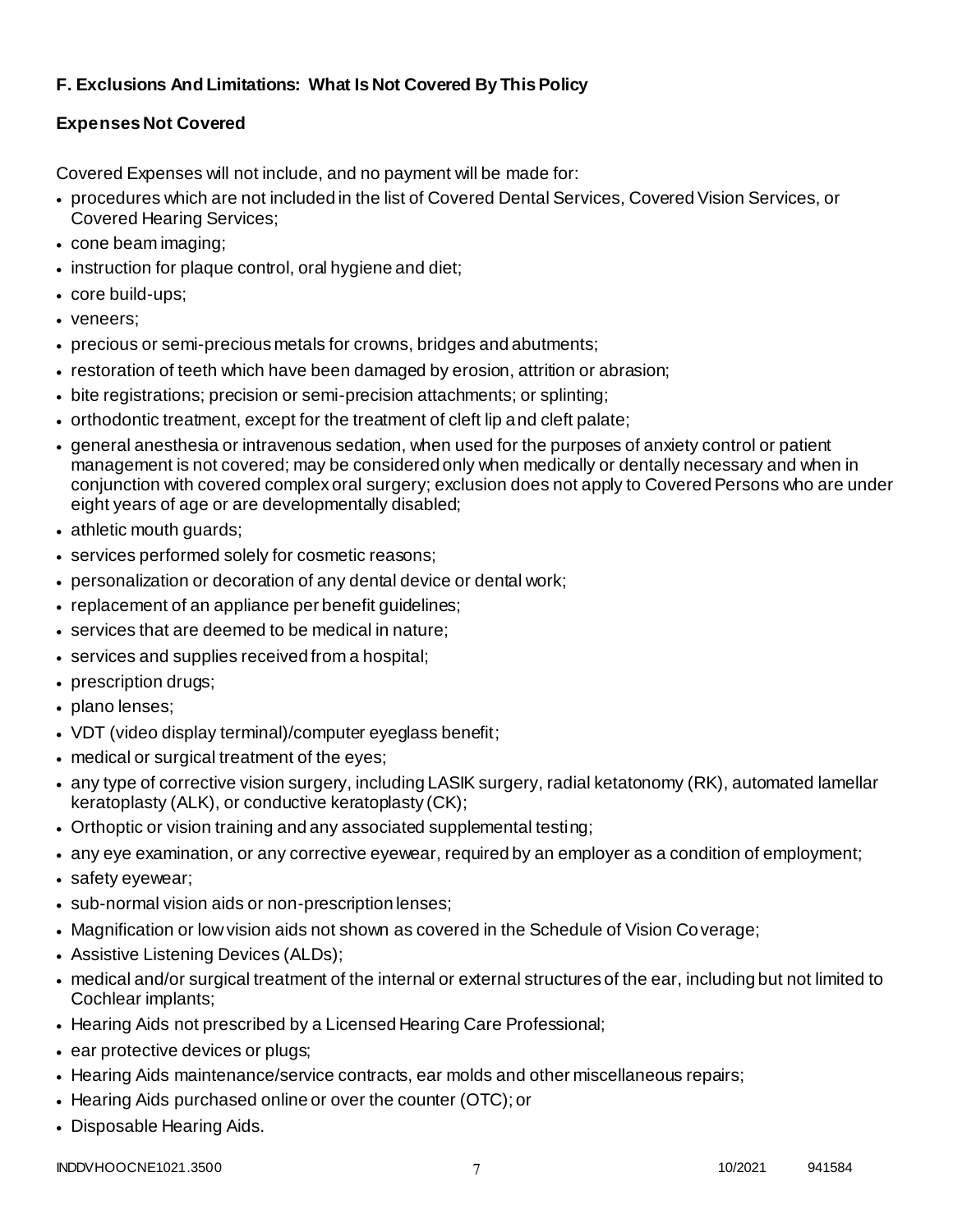# **General Limitations**

No payment will be made for expenses incurred for You or any one of Your Dependents:

- For services not specifically listed as Covered Services in this Policy;
- For services or supplies that are not Medically Necessary;
- For services received before the Effective Date of coverage;
- For services received after coverage under this Policy ends;
- For services for which You have no legal obligation to pay or for which no charge would be made if You did not have insurance coverage;
- For Professional services or supplies received or purchased directly or on Your behalf by anyone, including a Provider, from any of the following:
	- **Yourself or Your employer;**
	- a person who lives in the Covered Person's home, or that person's employer;
	- a person who is related to the Covered Person by blood, marriage or adoption, or that person's employer.
- for or in connection with an Injury arising out of, or in the course of, any employment for wage or profit;
- for or in connection with a Sickness which is covered under any workers' compensation or similar law;
- for charges made by a Hospital owned or operated by or which provides care or performs services for, the United States Government, if such charges are directly related to a condition which occurred while serving in the military or an associated auxiliary unit;
- services or supplies received due to an act of war, declared or undeclared while serving in the military or an associated auxiliary unit;
- to the extent that payment is unlawful where the person resides when the expenses are incurred;
- for charges which the person is not legally required to pay;
- for charges which would not have been made if the person had no insurance;
- to the extent that billed charges exceed the rate of reimbursement as described in the Schedule;
- for charges for unnecessary care, treatment or surgery;
- to the extent that You or any of Your Dependents is in any way paid or entitled to payment for those expenses by or through a public program, other than Medicaid;
- for or in connection with experimental procedures or treatment methods not approved by the American Dental Association or the appropriate dental specialty society;
- Procedures that are a covered expense under any other plan which provides dental, vision, or hearing benefits;
- To the extent that benefits are paid or payable for those expenses under the mandatory part of any auto insurance policy written to comply with a "no-fault" insurance law or an uninsured motorist insurance law. Cigna will take into account any adjustment option chosen under such part by You or any one of Your Dependents.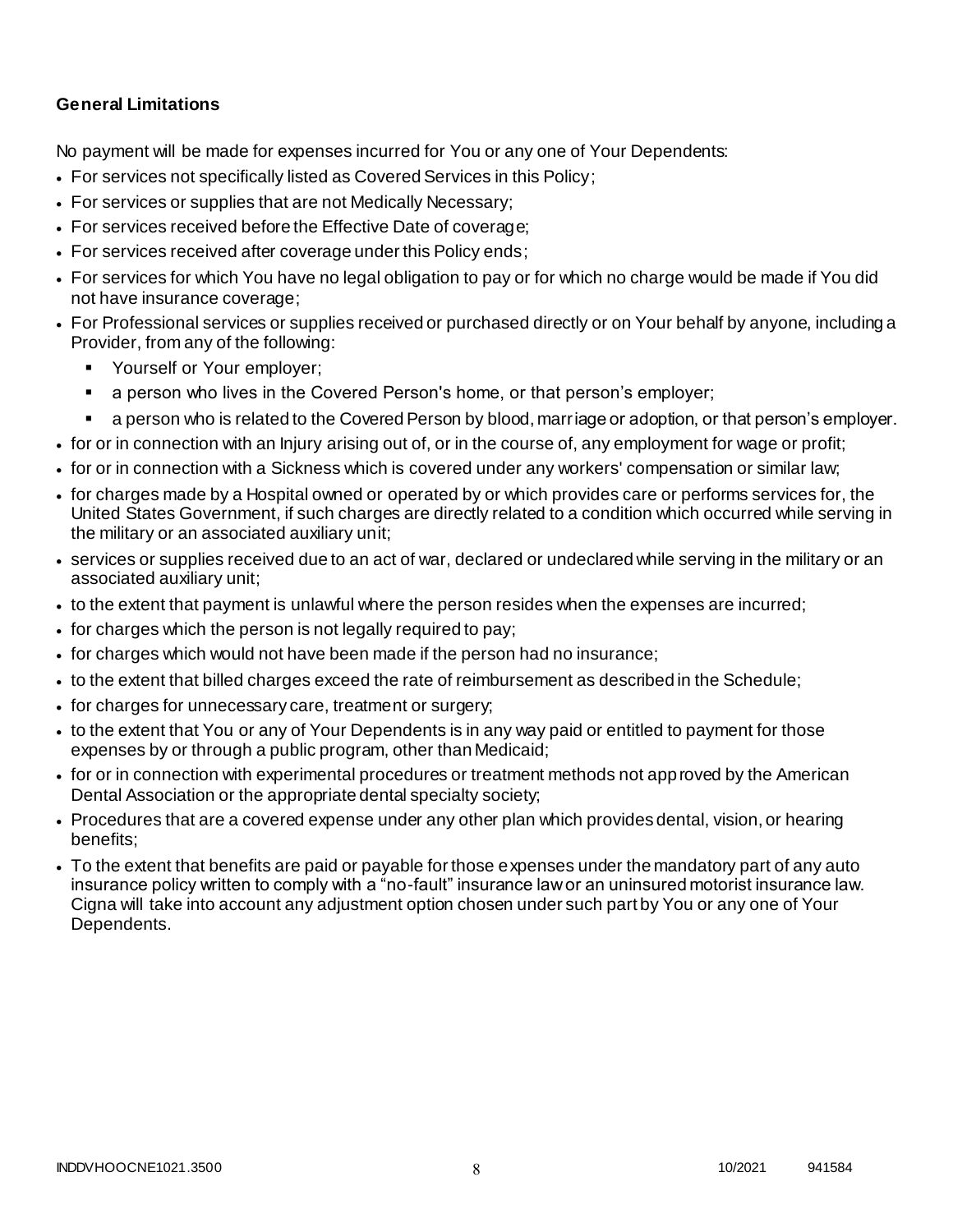## **G. Predetermination of Dental Benefits Program**

Predetermination of Benefits is a voluntary review of a Dentist's proposed treatment plan and expected charges. It is not preauthorization of service and is not required.

The treatment plan should include supporting pre-operative x-rays and other diagnostic materials as requested by Cigna's dental consultant. If there is a change in the treatment plan, a revised plan should be submitted.

Cigna will determine covered dental expenses for the proposed treatment plan. If there is no Predetermination of Benefits, Cigna will determine covered dental expenses when it receives a claim.

Review of proposed treatment is advised whenever extensive dental work is recommended when charges exceed **\$500**.

Predetermination of Benefits is not a guarantee of a set payment. Payment is based on the services that are actually delivered and the coverage in force at the time services are completed.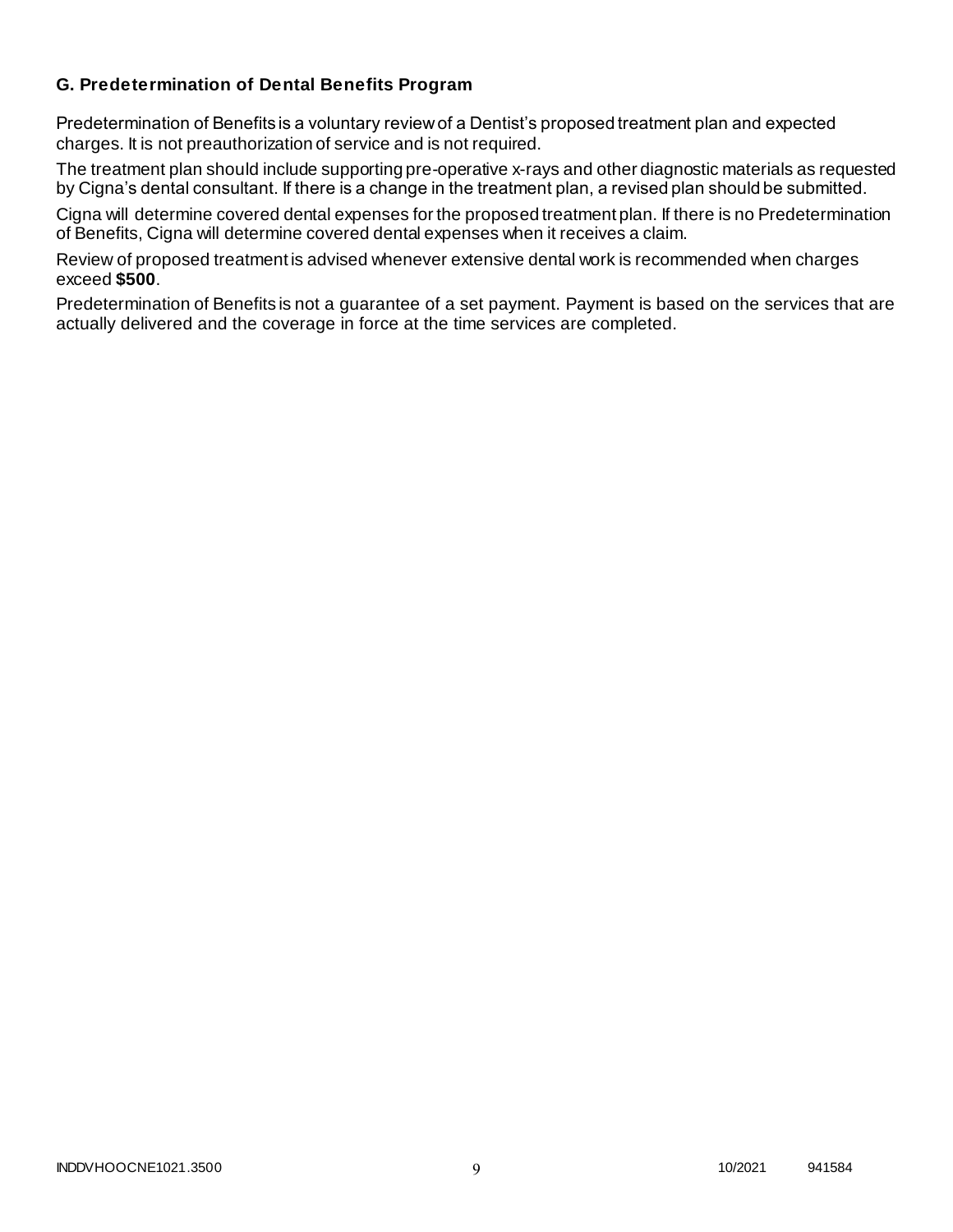### **H. General Provisions**

# **WHEN YOU HAVE A COMPLAINT OR AN APPEAL**

For the purposes of this section, any reference to "You," "Your" or "Yourself" also refers to a representative or Provider designated by You to act on Your behalf, unless otherwise noted.

We want You to be completely satisfied with the care You receive. That is why We have established a process for addressing Your concerns and solving Your problems.

### **Start with Member Services**

We are here to listen and help. If You have a concern regarding a person, a service, the quality of care, or contractual benefits, You can call Our toll-free number and explain Your concern to one of Our Customer Service representatives. You can also express that concern in writing. Please call or write to Us at the following:

Customer Services Toll-Free Number or address on mycigna.com, explanation of benefits or claim form

We will do Our best to resolve the matter on Your initial contact. If We need more time to review or investigate Your concern, We will get back to You as soon as possible, but in any case within 30 days. If You are not satisfied with the results of a coverage decision, You can start the appeals procedure.

### **Appeals Procedure**

Cigna has a two step appeals procedure for coverage decisions. To initiate an appeal, You must submit a request for an appeal in writing within 365 days of receipt of a denial notice. You should state the reason why You feel Your appeal should be approved and include any information supporting Your appeal. If You are unable or choose not to write, You may ask to register Your appeal by telephone. Call o r write to Us at the toll-free number or address on Your Benefit Identification card, explanation of benefits or claim form.

### **Level One Appeal**

Your appeal will be reviewed and the decision made by someone not involved in the initial decision. Appeals involving Medical Necessity or clinical appropriateness will be considered by a health care professional.

For level one appeals, We will respond in writing with a decision within 30 calendar days after We receive an appeal for a postservice coverage determination. If more time or information is needed to make the determination, We will notify You in writing to request an extension of up to 15 calendar days and to specify any additional information needed to complete the review.

If You are not satisfied with Our level-one appeal decision, You may request a level-two appeal.

### **Level Two Appeal**

If You are dissatisfied with Our level one appeal decision, You may request a second review. To start a level two appeal, follow the same process required for a level one appeal.

Most requests for a second review will be conducted by the Appeals Committee, which consists of at least three people. Anyone involved in the prior decision may not vote on the Committee. For appeals involving Medical Necessity or clinical appropriateness, the Committee will consult with at least one Dentist reviewer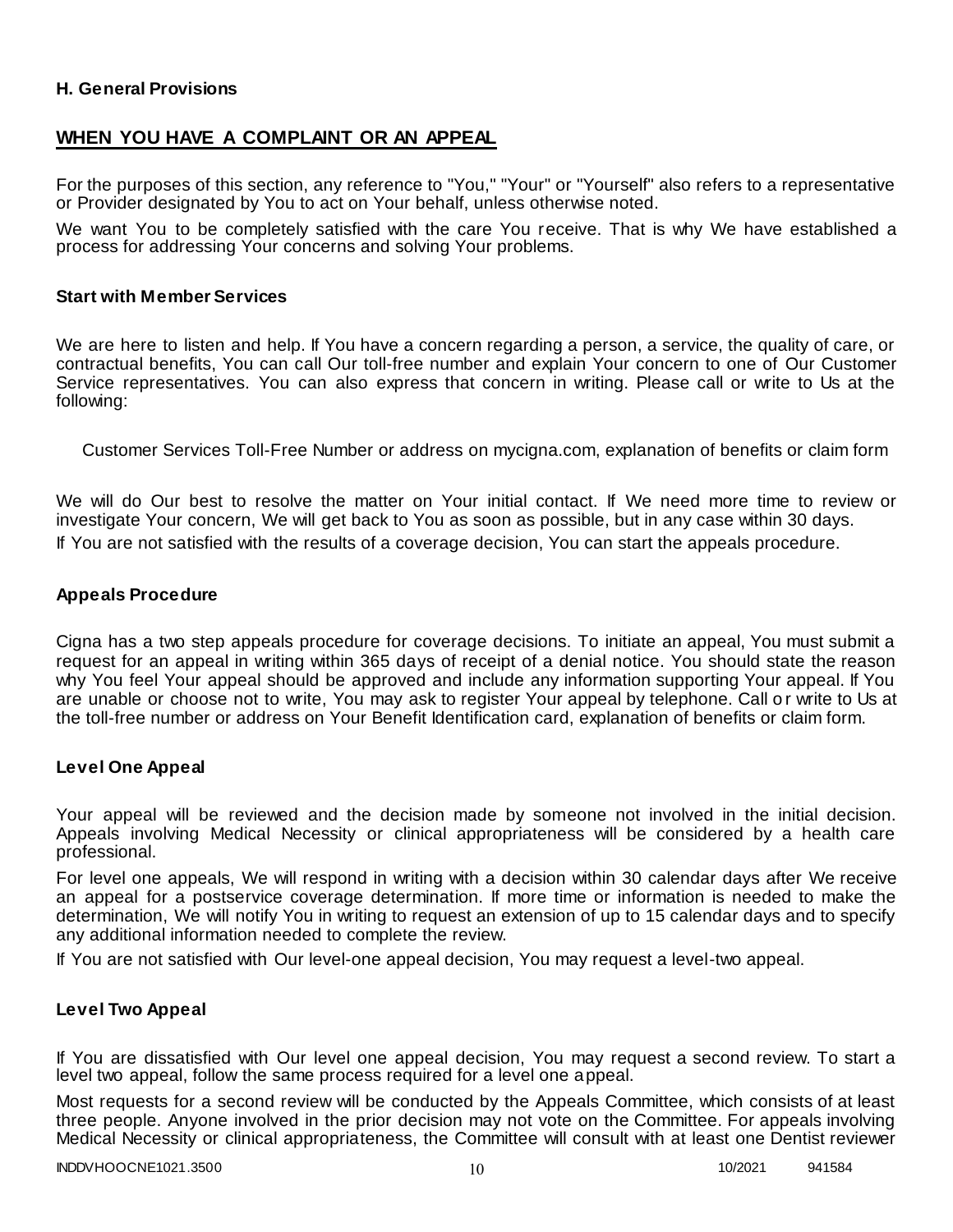in the same or similar specialty as the care under consideration, as determined by Cigna's Dentist reviewer. You may present Your situation to the Committee in person or by conference call.

For level two appeals We will acknowledge in writing that We have received Your request and schedule a Committee review. For postservice claims, the Committee review will be completed within 30 calendar days. If more time or information is needed to make the determination, We will notify You in writing to request an extension of up to 15 calendar days and to specify any additional information needed by the Committee to complete the review. You will be notified in writing of the Committee's decision with in five working days after the Committee meeting, and within the Committee review time frames above if the Committee does not approve the requested coverage.

### **Notice of Benefit Determination on Appeal**

Every notice of an appeal decision will be provided in writing or electronically and, if an adverse determination, will include:

- (1) the specific reason or reasons for the denial decision;
- (2) reference to the specific Policy provisions on which the decision is based;
- (3) a statement that the claimant is entitled to receive, upon request and free of charge, reasonable access to and copies of all documents, records, and other Relevant Information as defined;
- (4) upon request and free of charge, a copy of any internal rule, guideline, protocol or other similar criterion that was relied upon in making the adverse determination regarding Your appeal, and an explanation of the scientific or clinical judgment for a determination that is based on a medical necessity, experimental treatment or other similar exclusion or limit.

### **Relevant Information**

Relevant Information is any document, record, or other information which was relied upon in making the benefit determination; was submitted, considered, or generated in the course of making the benefit determination, without regard to whether such document, record, or other information was relied upon in making the benefit determination; demonstrates compliance with the administrative processes and safeguards required by federal law in making the benefit determination; or constitutes a st atement of policy or guidance with respect to the plan concerning the denied treatment option or benefit or the claimant's diagnosis, without regard to whether such advice or statement was relied upon in making the benefit determination.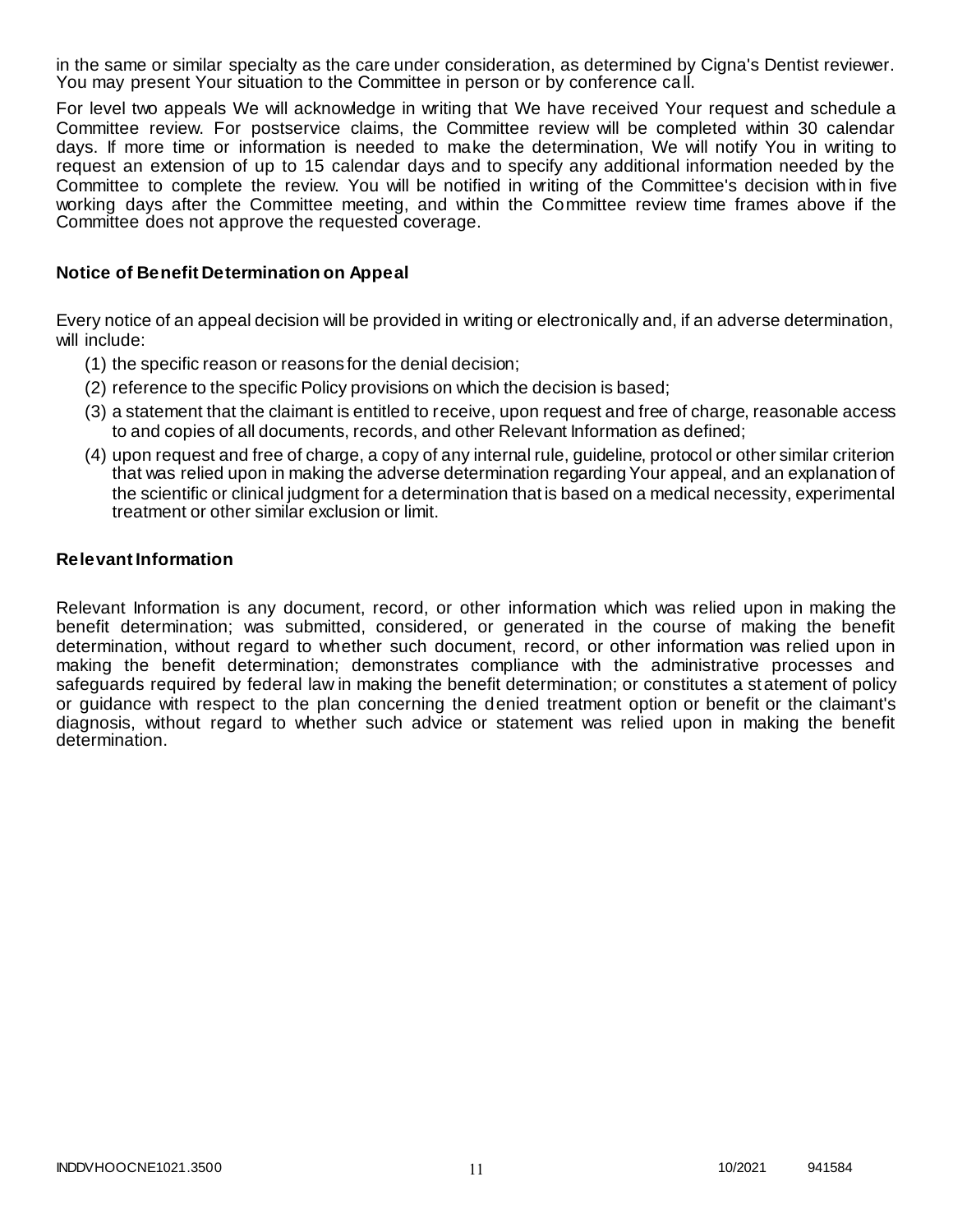# **I. Participating Dental Providers**

Cigna will provide a current list of Dentists currently participating with Cigna and their locations to each Covered Person upon request.

To verify if a Dentist is currently participating with Cigna and is accepting new Cigna Insureds, the Covered Person should visit Our website at mycigna.com.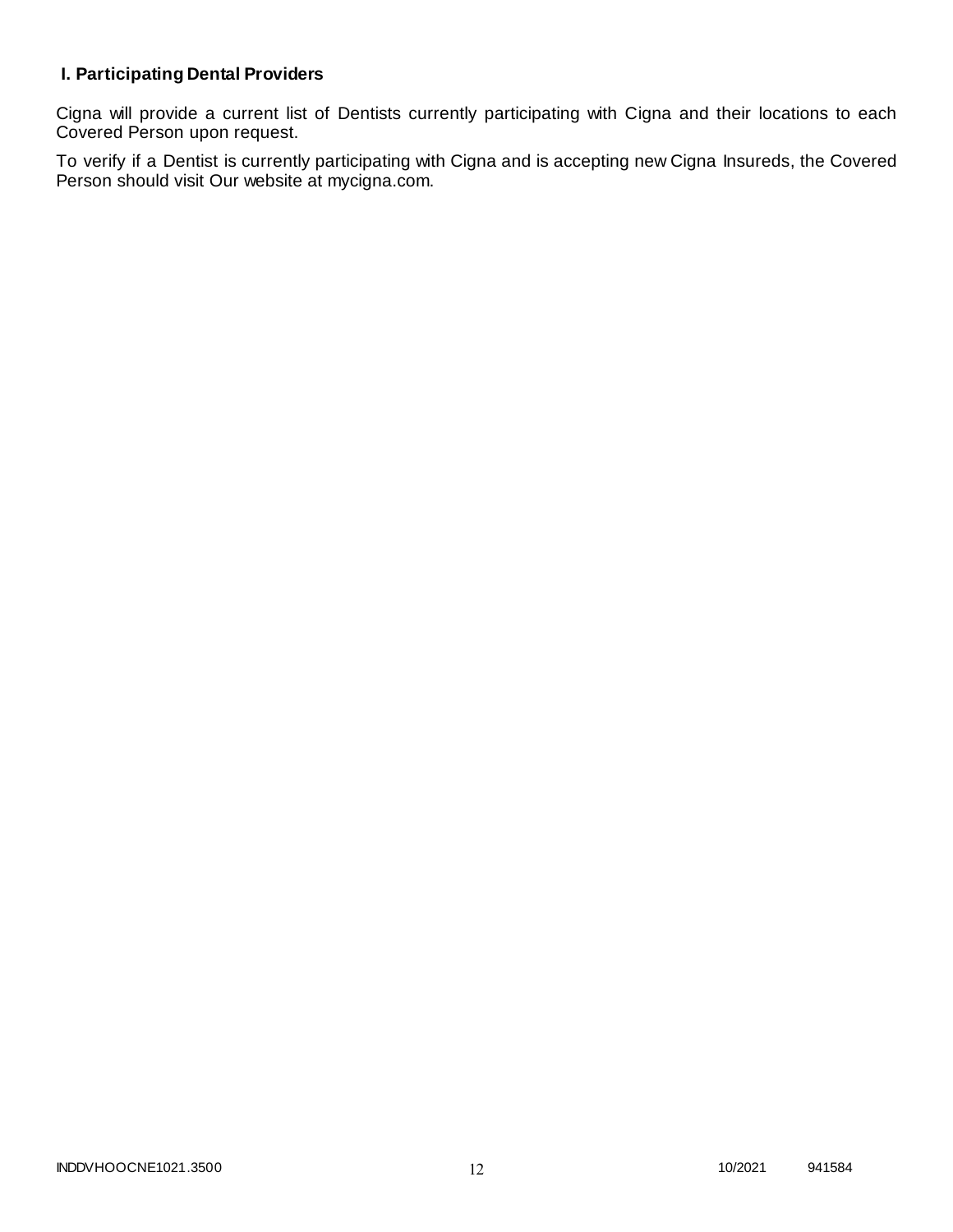### **J. Renewability, Eligibility, and Continuation**

1. The Policy will renew except for the specific events stated in the Policy. Cigna may change the premiums of the Policy with 60 days written notice to the Insured. However, Cigna will not refuse to renew or change the premium schedule for the Policy on an individual basis, but only for all Insureds in the same class and covered under the same Policy as You.

2. The individual plan is designed for residents of Nebraska who are not enrolled under or covered by any other group or individual health coverage. You must notify Cigna of all changes that may affect any Covered Person's eligibility under the Policy.

3. You or Your Dependent(s) will become ineligible for coverage:

- When premiums are not paid according to the due dates and grace periods described in the premium section.
- With respect to Your Spouse, Domestic Partner, or partner to a Civil Union: when the Spouse is no longer married to the Insured or when the union is dissolved.
- With respect to You and Your Family Member(s): when You no longer meet the requirements listed in the Conditions of Eligibility section.
- The date the Policy terminates.
- When the Insured no longer lives in the Service Area.

4. If a Covered Person's eligibility under this Plan would terminate due to the Insured's death, divorce or if other Dependents would become ineligible due to age or no longer qualify as dependents for coverage under this Plan; except for the Insured's failure to pay premium, the Covered Person's insurance will be continued if the Covered Person exercising the continuation right notifies Cigna and pays the appropriate monthly premium within 60 days following the date this Policy would otherwise terminate. Any waiting periods in the new Plan will be considered as being met to the extent coverage was in force under this Plan.